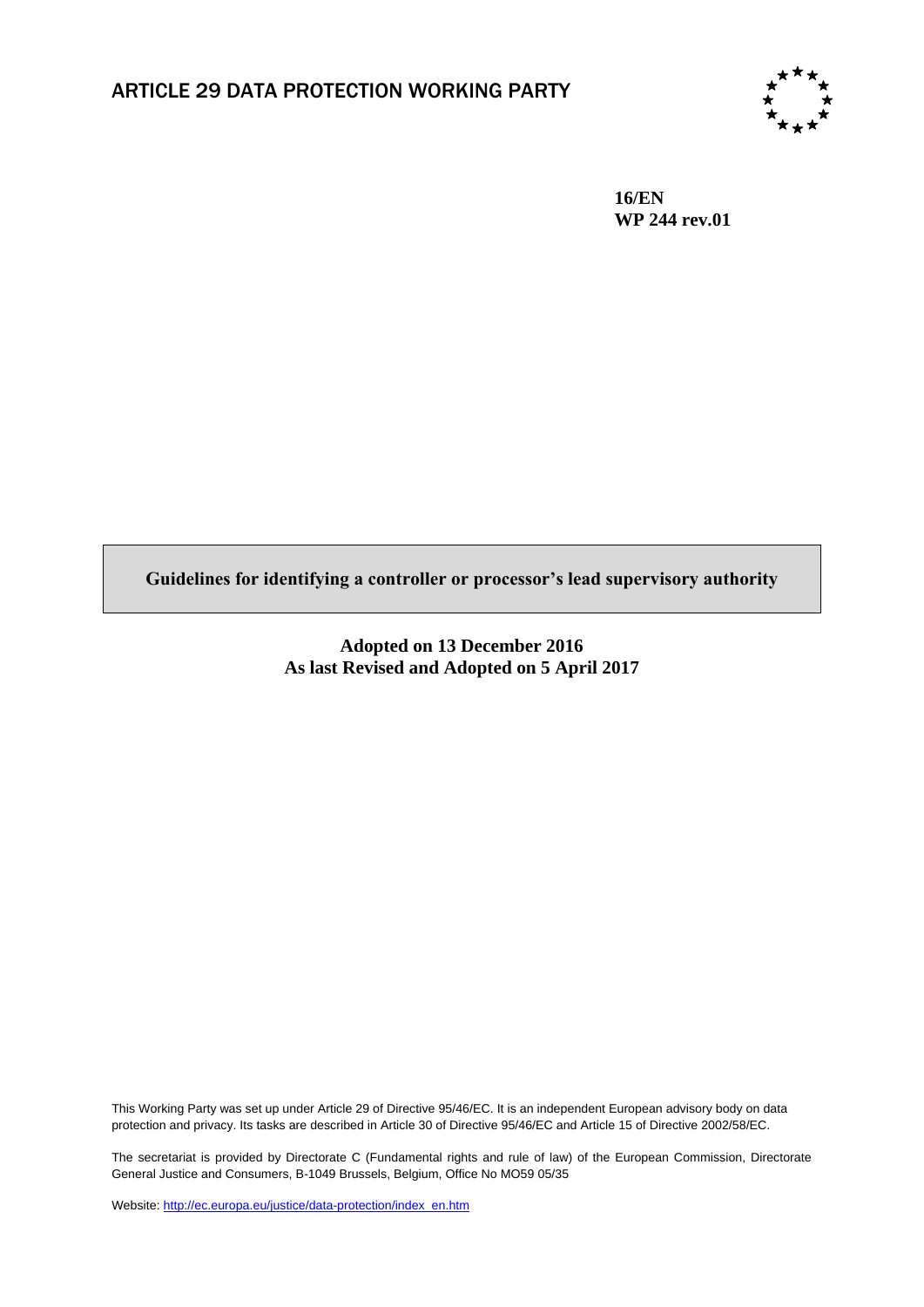# Table of Content

| 1.    |                                                                                         |
|-------|-----------------------------------------------------------------------------------------|
| 1.1   |                                                                                         |
| 1.1.1 |                                                                                         |
| 1.2   |                                                                                         |
| 1.3   |                                                                                         |
| 2.    |                                                                                         |
| 2.1   |                                                                                         |
| 2.1.1 | Criteria for identifying a controller's main establishment in cases where it is not the |
| 2.1.2 |                                                                                         |
| 2.1.3 |                                                                                         |
| 2.2   |                                                                                         |
| 2.3   |                                                                                         |
| 3.    |                                                                                         |
| 3.1   |                                                                                         |
| 3.2   |                                                                                         |
| 3.3   |                                                                                         |
|       | ANNEX - Questions to guide the identification of the lead supervisory authority11       |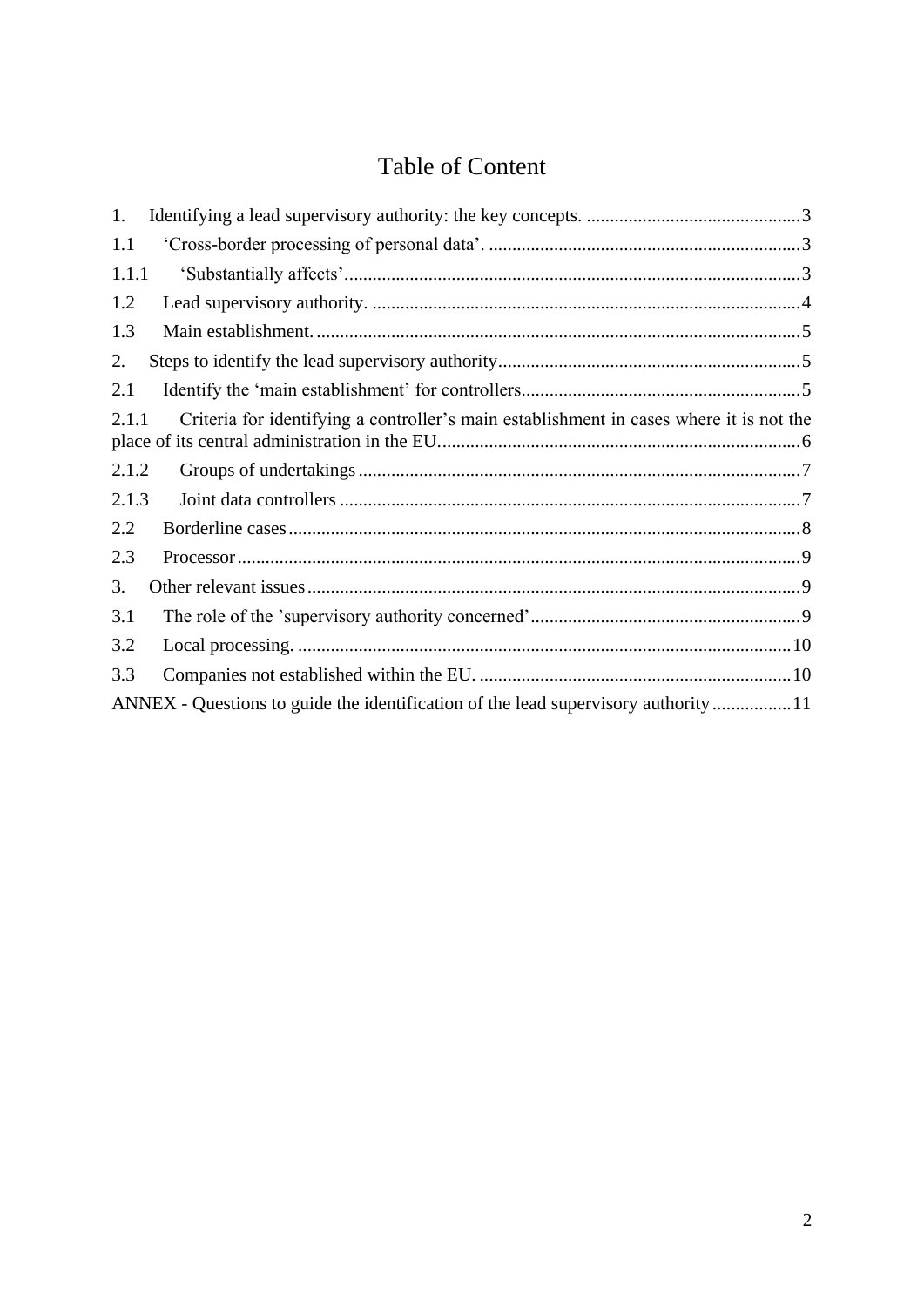# <span id="page-2-0"></span>**1. Identifying a lead supervisory authority: the key concepts.**

# <span id="page-2-1"></span>**1.1 'Cross-border processing of personal data'.**

Identifying a lead supervisory authority is only relevant where a controller or processor is carrying out the cross-border processing of personal data. Article 4(23) of the General Data Protection Regulation (GDPR) defines 'cross-border processing' as either the:

- *processing of personal data which takes place in the context of the activities of establishments in more than one Member State of a controller or processor in the Union where the controller or processor is established in more than one Member State; or the*
- *processing of personal data which takes place in the context of the activities of a single establishment of a controller or processor in the Union but which substantially affects or is likely to substantially affect data subjects in more than one Member State*.

This means that where an organisation has establishments in France and Romania, for example, and the processing of personal data takes place in the context of their activities, then this will constitute cross-border processing.

Alternatively, the organisation may only carry out processing activity in the context of its establishment in France. However, if the activity substantially affects – or is likely to substantially affect - data subjects in France and Romania then this will also constitute crossborder processing.

# <span id="page-2-2"></span>**1.1.1 'Substantially affects'.**

The GDPR does not define 'substantially' or 'affects'. The intention of the wording was to ensure that not all processing activity, with *any* effect and that takes place within the context of a single establishment, falls within the definition of 'cross-border processing'.

The most relevant ordinary English meanings of 'substantial' include; 'of ample or considerable amount or size; sizeable, fairly large', or 'having solid worth or value, of real significance; solid; weighty, important' (Oxford English Dictionary).

The most relevant meaning of the verb 'affect' is 'to influence' or 'to make a material impression on'. The related noun -'effect'- means, amongst other things, 'a result' or 'a consequence' (Oxford English Dictionary). This suggests that for data processing to *affect* someone it must have some form of impact on them. Processing that does not have a substantial effect on individuals does not fall within the second part of the definition of 'cross-border processing'. However, it would fall within the first part of the definition where the processing of personal data takes place in the context of the activities of establishments in more than one Member State of a controller or processor in the Union, where the controller or processor is established in more than one Member State.

Processing can be brought within the second part of the definition if there is the likelihood of a substantial effect, not just an actual substantial effect. Note that 'likely to' does not mean that there is a remote possibility of a substantial effect. The substantial effect must be more likely than not. On the other hand, it also means that individuals do not have to be actually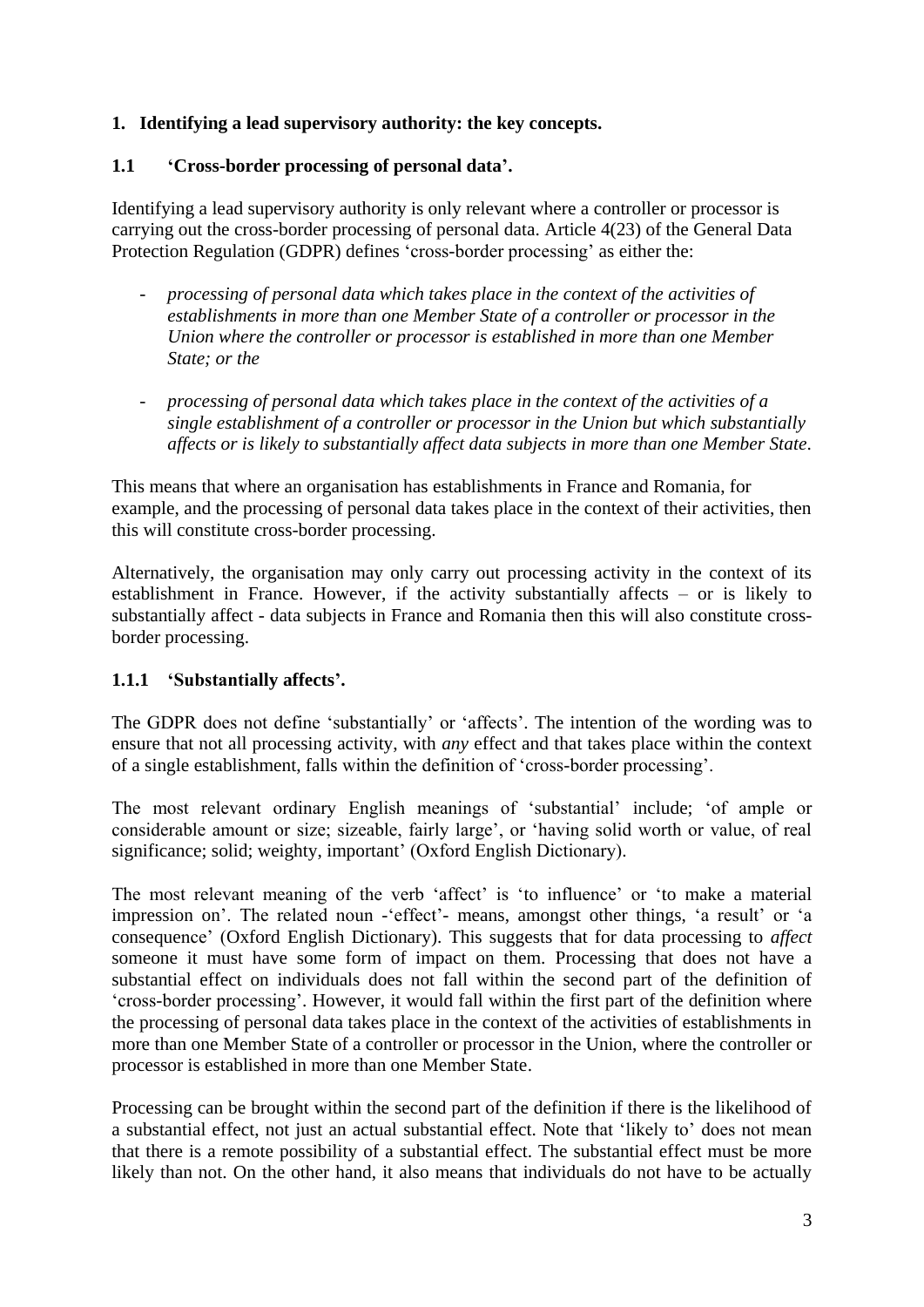affected: the likelihood of a substantial effect is sufficient to bring the processing within the definition of 'cross-border processing'.

The fact that a data processing operation may involve the processing of a number – even a large number – of individuals' personal data, in a number of Member States, does not necessarily mean that the processing has, or is likely to have, a substantial effect. Processing that does not have a substantial effect does not constitute cross-border processing for the purposes of the second part of the definition, regardless of how many individuals it affects.

Supervisory Authorities will interpret 'substantially affects' on a case by case basis. We will take into account the context of the processing, the type of data, the purpose of the processing and factors such as whether the processing:

- o causes, or is likely to cause, damage, loss or distress to individuals;
- o has, or is likely to have, an actual effect in terms of limiting rights or denying an opportunity;
- o affects, or is likely to affect individuals' health, well-being or peace of mind;
- o affects, or is likely to affect, individuals' financial or economic status or circumstances;
- o leaves individuals open to discrimination or unfair treatment;
- o involves the analysis of the special categories of personal or other intrusive data, particularly the personal data of children;
- o causes, or is likely to cause individuals to change their behaviour in a significant way;
- o has unlikely, unanticipated or unwanted consequences for individuals;
- o creates embarrassment or other negative outcomes, including reputational damage; or
- o involves the processing of a wide range of personal data.

Ultimately, the test of 'substantial effect' is intended to ensure that supervisory authorities are only required to co-operate formally through the GDPR's consistency mechanism *"where a supervisory authority intends to adopt a measure intended to produce legal effects as regards processing operations which substantially affect a significant number of data subjects in several Member States". (Recital 135)*

# <span id="page-3-0"></span>**1.2 Lead supervisory authority.**

Put simply, a 'lead supervisory authority' is the authority with the primary responsibility for dealing with a cross-border data processing activity, for example when a data subject makes a complaint about the processing of his or her personal data.

The lead supervisory authority will coordinate any investigation, involving other 'concerned' supervisory authorities.

Identifying the lead supervisory authority depends on determining the location of the controller's 'main establishment' or 'single establishment' in the EU. Article 56 of the GDPR says that:

- *the supervisory authority of the main establishment or of the single establishment of the controller or processor shall be competent to act as lead supervisory authority for the cross-border processing carried out by that controller or processor in accordance with the* [cooperation] *procedure provided in Article 60.*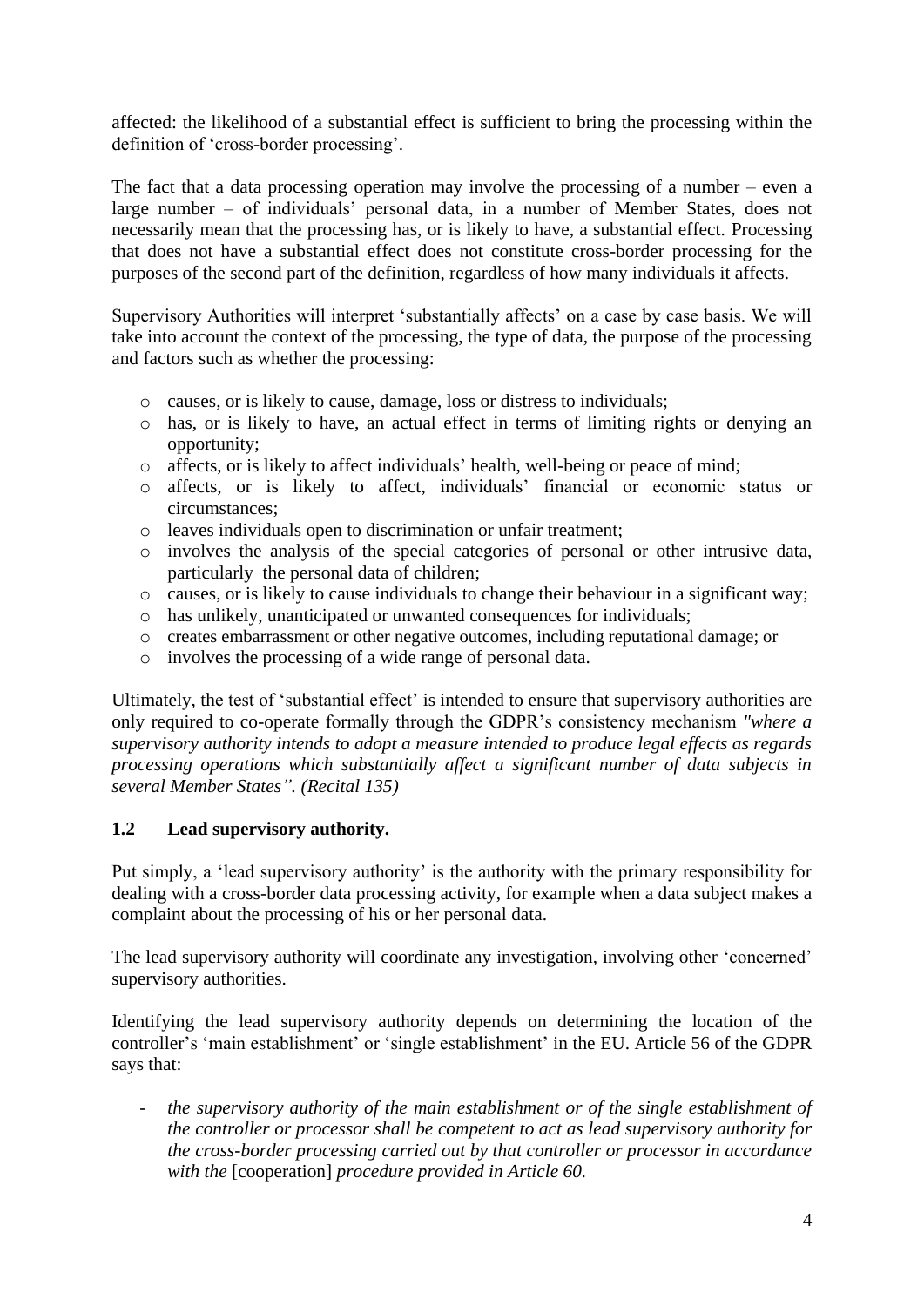# <span id="page-4-0"></span>**1.3 Main establishment.**

<u>.</u>

Article 4(16) of the GDPR states that 'main establishment' means:

- *as regards a controller with establishments in more than one Member State, the place of its central administration in the Union, unless the decisions on the purposes and means of the processing of personal data are taken in another establishment of the controller in the Union and the latter establishment has the power to have such decisions implemented, in which case the establishment having taken such decisions is to be considered to be the main establishment;*
- *as regards a processor with establishments in more than one Member State, the place of its central administration in the Union, or, if the processor has no central administration in the Union, the establishment of the processor in the Union where the main processing activities in the context of the activities of an establishment of the processor take place to the extent that the processor is subject to specific obligations under this Regulation;*

## <span id="page-4-1"></span>**2. Steps to identify the lead supervisory authority**

## <span id="page-4-2"></span>**2.1 Identify the 'main establishment' for controllers**

In order to establish where the main establishment is, it is firstly necessary to identify the central administration of the data controller in the EU, if any.<sup>1</sup> The approach implied in the GDPR is that the central administration in the EU is the place where decisions about the purposes and means of the processing of personal data are taken and this place has the power to have such decisions implemented.

The essence of the lead authority principle in the GDPR is that the supervision of crossborder processing should be led by only one supervisory authority in the EU. In cases where decisions relating to different cross-border processing activities are taken within the EU central administration, there will be a single lead supervisory authority for the various data processing activities carried out by the multinational company. However, there may be cases where an establishment other than the place of central administration makes autonomous decisions concerning the purposes and means of a specific processing activity. This means that there can be situations where more than one lead authority can be identified, i.e. in cases where a multinational company decides to have separate decision making centres, in different countries, for different processing activities.

It is worth recalling, that where a multinational company centralises all the decisions relating to the purposes and means of processing activities in one of its establishments in the EU (and that establishment has the power to implement such decisions), only one lead supervisory authority will be identified for the multinational.

 $1$  The GDPR is relevant for the EEA and will apply after its incorporation into the EEA Agreement. The GDPR is currently under scrutiny for incorporation, see<http://www.efta.int/eea-lex/32016R0679>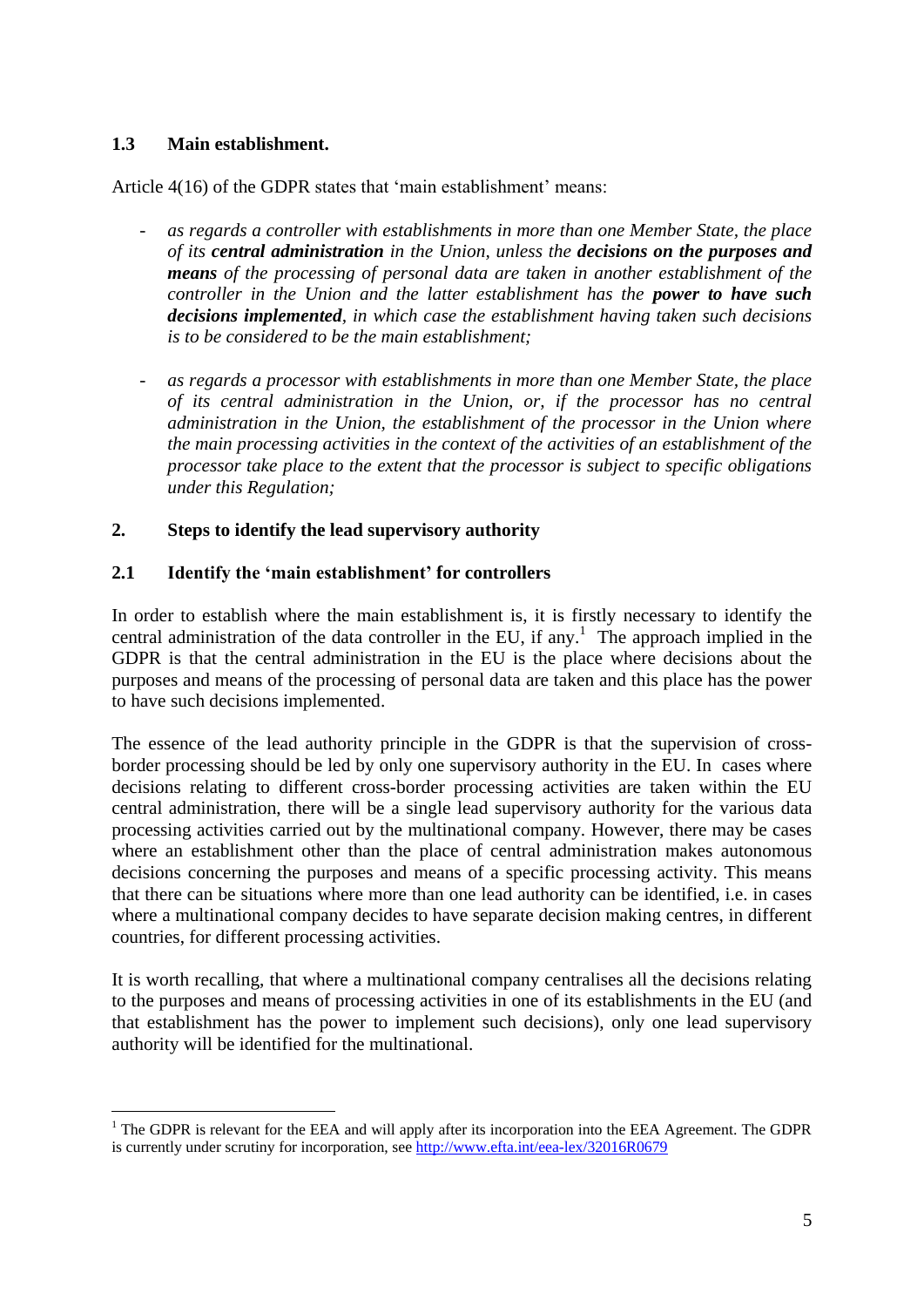In these situations it will be essential for companies to identify precisely where the decisions on purpose and means of processing are taken. Correct identification of the main establishment is in the interests of controllers and processors because it provides clarity in terms of which supervisory authority they have to deal with in respect of their various compliance duties under the GDPR. These may include, where relevant, designating a data protection officer or consulting for a risky processing activity that the controller cannot mitigate by reasonable means. The relevant provisions of the GDPR are intended to make these compliance tasks manageable.

The examples below illustrate this:

1

Example 1: A food retailer has its headquarters (i.e. its 'place of central administration') in Rotterdam, Netherlands. It has establishments in various other EU countries, which are in contact with individuals there. All establishments make use of the same software to process consumers' personal data for marketing purposes. All the decisions about the purposes and means of the processing of consumers' personal data for marketing purposes are taken within its Rotterdam headquarters. This means that the company's lead supervisory authority for this cross border processing activity is the Netherlands supervisory authority.

Example 2: A bank has its corporate headquarters in Frankfurt, and all<sup>2</sup> its banking processing activities are organised from there, but its insurance department is located in Vienna. If the establishment in Vienna has the power to decide on all insurance data processing activity and to implement these decisions for the whole EU, then as foreseen in Art 4(16) of the GDPR, the Austrian supervisory authority would be the lead authority in respect of the cross border processing of personal data for insurance purposes, and the German authorities (Hessen supervisory authority) would supervise the processing of personal data for banking purposes, wherever the clients are located. <sup>3</sup>

# <span id="page-5-0"></span>**2.1.1 Criteria for identifying a controller's main establishment in cases where it is not the place of its central administration in the EU.**

Recital 36 of the GDPR is useful in clarifying the main factor that shall be used to determine a controller's main establishment if the criterion of the central administration does not apply. This involves identifying where the effective and real exercise of management activities, that determine the main decisions as to the purposes and means of processing through stable arrangements, takes place. Recital 36 also clarifies that "the presence and use of technical means and technologies for processing personal data or processing activities do not, in themselves, constitute a main establishment and are therefore not determining criteria for a main establishment".

 $2$  In the context of processing personal data for banking purposes, we recognise that are many different processing activities involved in this. However, to simplify matters, we address all of them as a single purpose. The same is true of processing done for insurance purposes.

<sup>&</sup>lt;sup>3</sup> It should be recalled also that the GDPR provides for the possibility of local oversight in specific cases. See Recital (127): *"Each supervisory authority not acting as the lead supervisory authority should be competent to handle local cases where the controller or processor is established in more than one Member State, but the subject matter of the specific processing concerns only processing carried out in a single Member State and involves only data subjects in that single Member State, for example, where the subject matter concerns the processing of employees' personal data in the specific employment context of a Member State."* This principle means that the supervision of HR data connected to local employment context could fall to several supervisory authorities.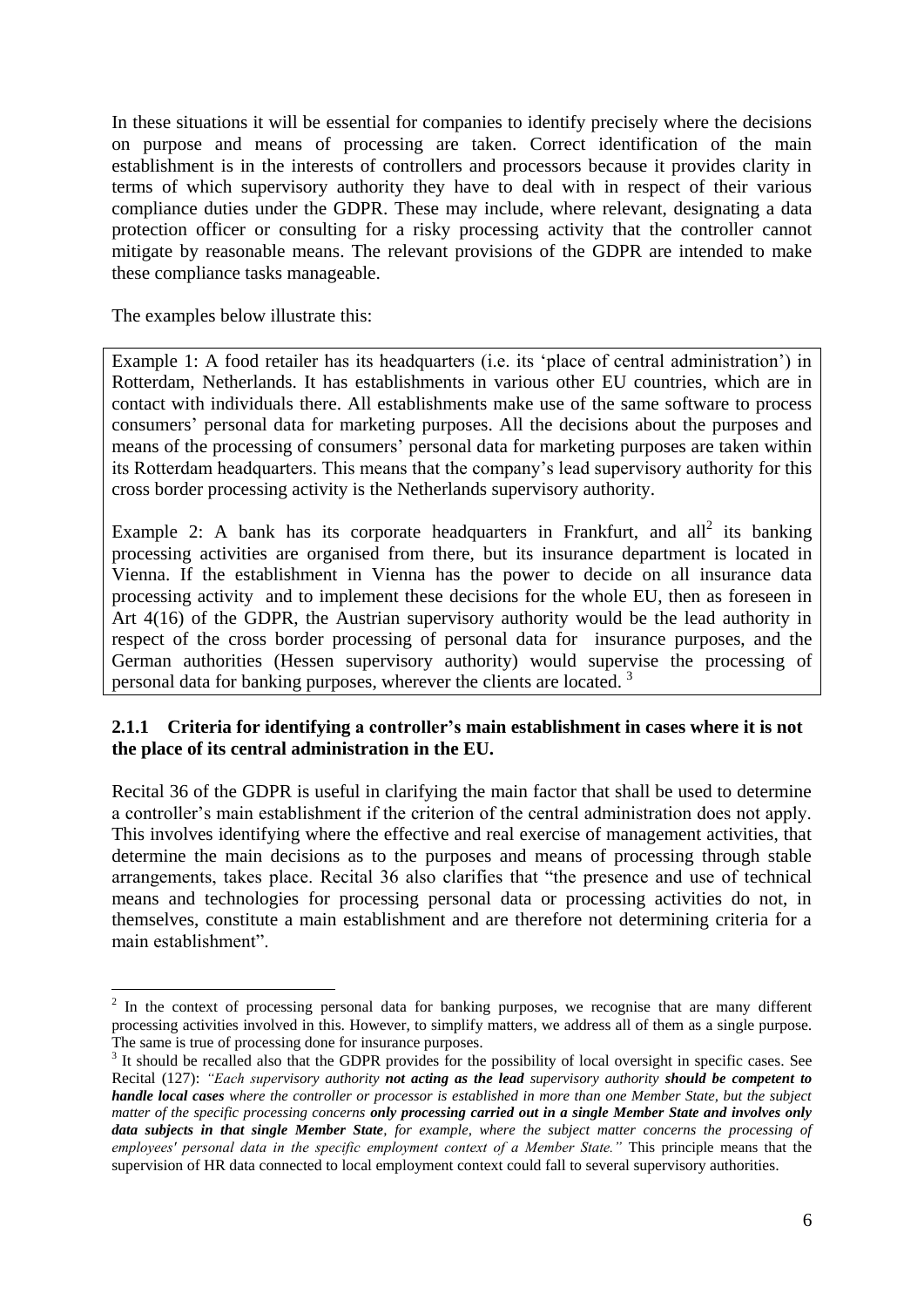The data controller itself identifies where its main establishment is and therefore which supervisory authority is its lead authority. However, this can be challenged by the respective supervisory authority concerned afterwards.

The factors below are useful for determining the location of a controller's main establishment, according to the terms of the GDPR, in cases where it is not the location of its central administration in the EU.

- o Where are decisions about the purposes and means of the processing given final 'sign off'?
- o Where are decisions about business activities that involve data processing made?
- o Where does the power to have decisions implemented effectively lie?
- o Where is the Director (or Directors) with overall management responsibility for the cross border processing located?
- o Where is the controller or processor registered as a company, if in a single territory?

Note that this is not an exhaustive list. Other factors may be relevant depending on the controller or processing activity in question. If a supervisory authority has reasons to doubt that the establishment identified by the controller is in reality the main establishment for the purposes of the GDPR, it can – of course – require the controller to provide the additional information necessary for it to prove where its main establishment is located.

# <span id="page-6-0"></span>**2.1.2 Groups of undertakings**

Where processing is carried out by a group of undertakings that has its headquarters in the EU, the establishment of the undertaking with overall control is presumed to be the decisionmaking centre relating to the processing of personal data, and will therefore be considered to be the main establishment for the group, except where decisions about the purposes and means of processing are taken by another establishment. The parent, or operational headquarters of the group of undertakings in the EU, is likely to be the main establishment, because that would be the place of its central administration.

The reference in the definition to the place of a controller's central administration works well for organisations that have a centralised decision-making headquarters and branch-type structure. In such cases it is clear that the power to make decisions about cross-border data processing, and to have them carried out, lies within the company's headquarters. In such cases, determining the location of the main establishment – and therefore which supervisory authority is the lead supervisory authority - is straightforward. However, the decision system of group of companies could be more complex, giving independent making powers relating to cross border processing to different establishments. The criteria set out above should help groups of undertakings to identify their main establishment.

# <span id="page-6-1"></span>**2.1.3 Joint data controllers**

The GDPR does not specifically deal with the issue of designating a lead authority where two or more controllers established in the EU jointly determine the purposes and means of processing  $-$  i.e. joint controllers. Article 26(1) and Recital 79 make it clear that in joint controller situations, the controllers shall in a transparent manner determine their respective responsibilities for compliance with their obligations under the Regulation. In order, therefore, to benefit from the one-stop-shop principle, the joint controllers should designate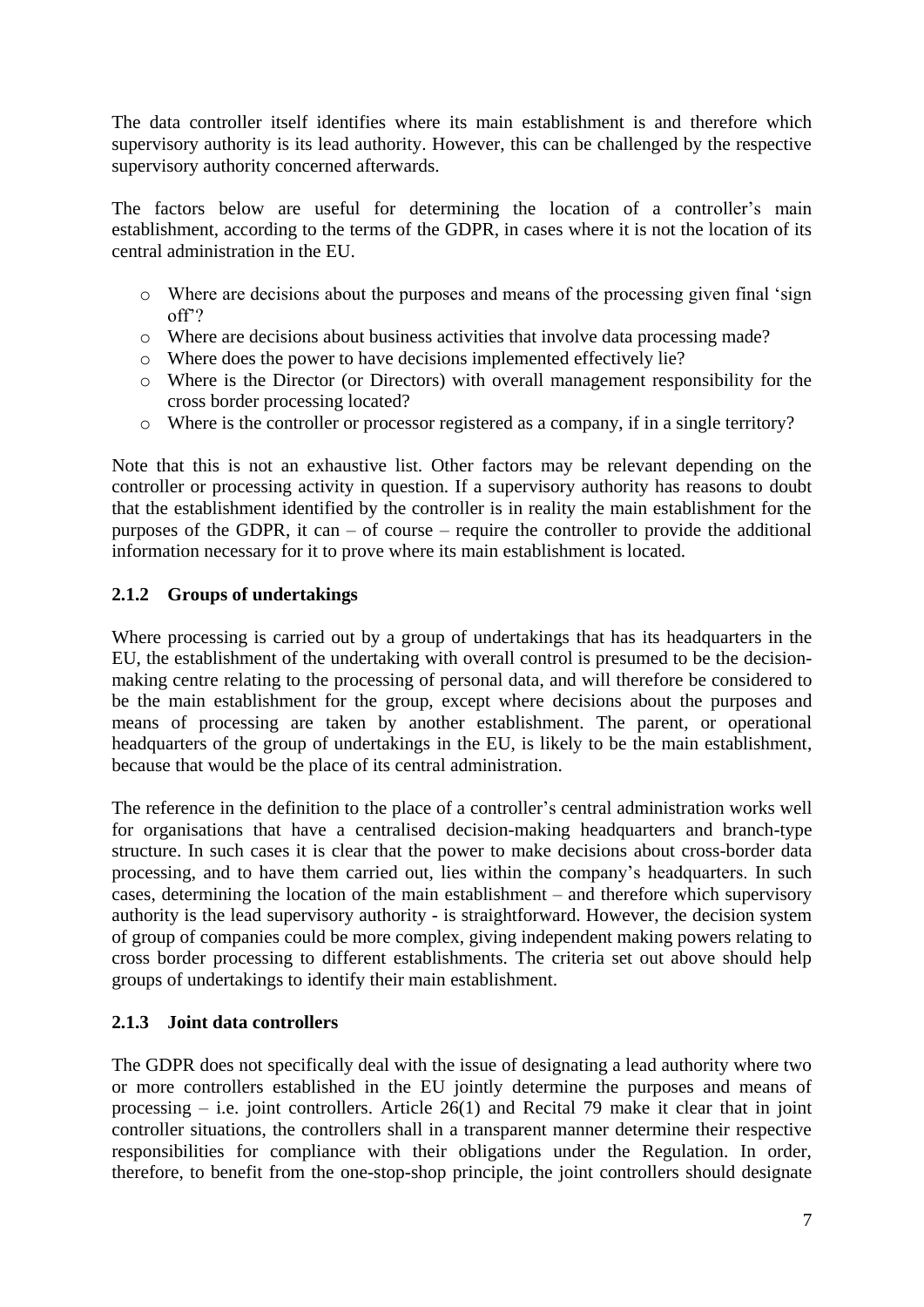(among the establishments where decisions are taken) which establishment of the joint controllers will have the power to implement decisions about the processing with respect to all joint controllers. This establishment will then be considered to be the main establishment for the processing carried out in the joint controller situation. The arrangement of the joint controllers is without prejudice to the liability rules provided in the GDPR, in particular in Article 82(4).

# <span id="page-7-0"></span>**2.2 Borderline cases**

There will be borderline and complex situations where it is difficult to identify the main establishment or to determine where decisions about data processing are taken. This might be the case where there is cross-border processing activity and the controller is established in several Member States, but there is no central administration in the EU and none of the EU establishments are taking decisions about the processing (i.e. decisions are taken exclusively outside of the EU).

In the case above, the company carrying out cross border processing may be keen to be regulated by a lead authority to benefit from the one-stop-shop principle. However, the GDPR does not provide a solution for situations like this. In these circumstances, the company should designate the establishment that has the authority to implement decisions about the processing activity and to take liability for the processing, including having sufficient assets, as its main establishment. If the company does not designate a main establishment in this way, it will not be possible to designate a lead authority. Supervisory authorities will always be able to investigate further where this is appropriate.

The GDPR does not permit 'forum shopping'. If a company claims to have its main establishment in one Member State, but no effective and real exercise of management activity or decision making over the processing of personal data takes place there, the relevant supervisory authorities (or ultimately EDPB) will decide which supervisory authority is the 'lead', using objective criteria and looking at the evidence. The process of determining where the main establishment is may require active inquiry and co-operation by the supervisory authorities. Conclusions cannot be based solely on statements by the organisation under review. The burden of proof ultimately falls on controllers and processors to demonstrate to the relevant supervisory authorities where the relevant processing decisions are taken and where there is the power to implement such decisions. Effective records of data processing activity would help both organisations and supervisory authorities to determine the lead authority. The lead supervisory authority, or concerned authorities, can rebut the controller's analysis based on an objective examination of the relevant facts, requesting further information where required.

In some cases the relevant supervisory authorities will ask the controller to provide clear evidence, in line with any EDPB guidelines, of where its main establishment is, or where decisions about a particular data processing activity are taken. This evidence will be given due weight and the supervisory authorities involved will co-operate to decide which one of them will take the lead in investigations. Such cases will only be referred to the EDPB for a decision under Article 65(1)(b) where supervisory authorities have conflicting views in terms of identifying the lead supervisory authority. However, in most cases, we expect that the relevant supervisory authorities will be able to agree a mutually satisfactory course of action.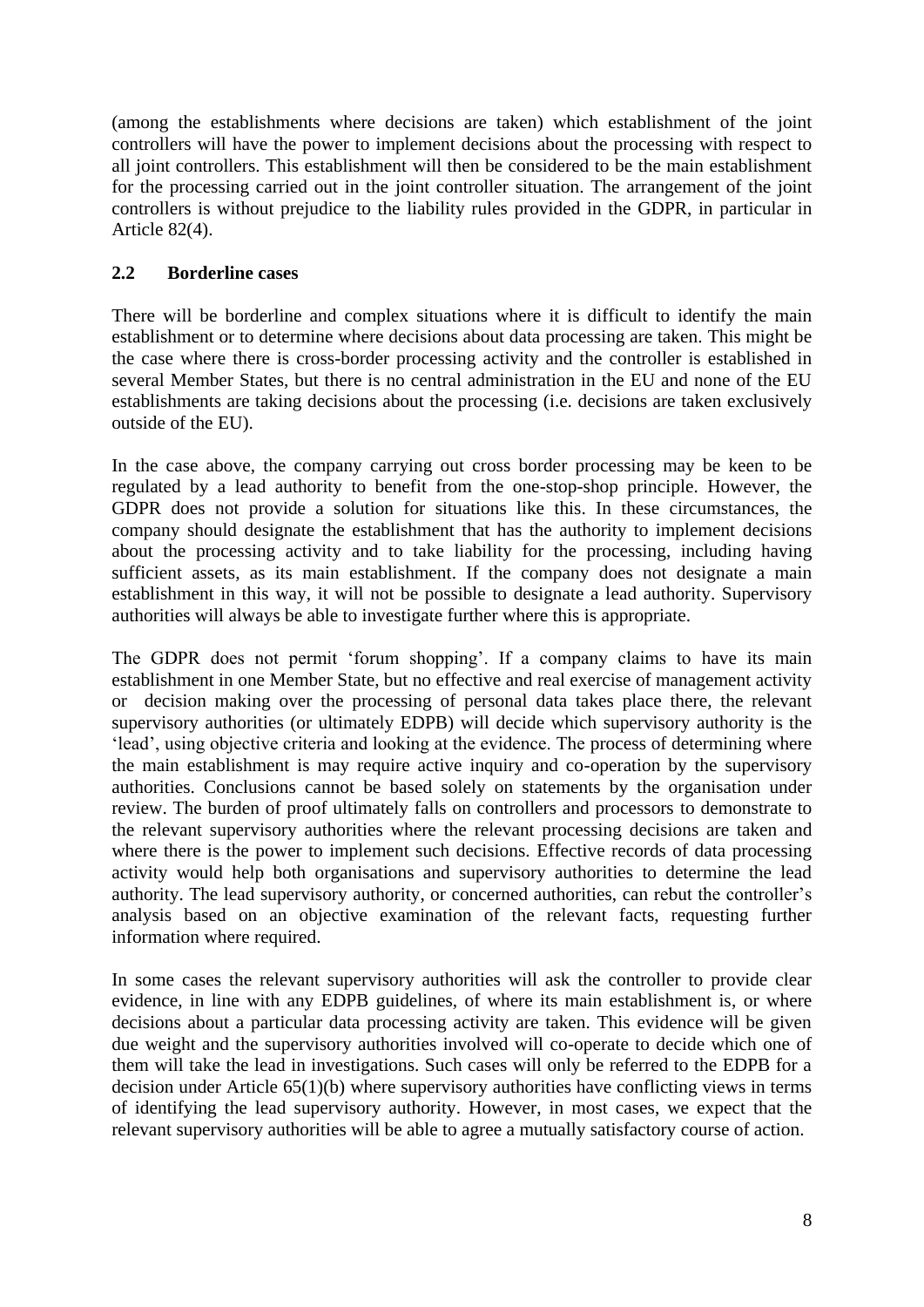# <span id="page-8-0"></span>**2.3 Processor**

The GDPR also offers the one-stop-shop system for the benefit of data processors that are subject to GDPR and have establishments in more than one Member State.

Article 4(16)(b) of the GDPR states that the processor's main establishment will be the place of the central administration of the processor in the EU or, if there is no central administration in the EU, the establishment in the EU where the main processing (processor) activities take place.

However, according to Recital 36, in cases involving both controller and processor, the competent lead supervisory authority should be the lead supervisory authority for the controller. In this situation, the supervisory authority of the processor will be a 'supervisory authority concerned' and should participate in the cooperation procedure. This rule will only apply where the controller is established in the EU. In cases when controllers are subject to the GDPR on the basis of Art 3(2), they will not be subject to the one-stop-shop mechanism. A processor may provide services to multiple controllers located in different Member States – for example, a large cloud-service provider. In such cases, the lead supervisory authority will be the supervisory authority that is competent to act as lead for the controller. In effect, this means a processor may have to deal with multiple supervisory authorities.

## <span id="page-8-1"></span>**3. Other relevant issues**

## <span id="page-8-2"></span>**3.1 The role of the 'supervisory authority concerned'**

GDPR Article 4(22) says that the:

*'supervisory authority concerned' means a supervisory authority which is concerned by the processing of personal data because: (a) the controller or processor is established on the territory of the Member State of that supervisory authority; (b) data subjects residing in the Member State of that supervisory authority are substantially affected or likely to be substantially affected by the processing; or (c) a complaint has been lodged with that supervisory authority.* 

The concept of a concerned supervisory authority is meant to ensure that the 'lead authority' model does not prevent other supervisory authorities having a say in how a matter is dealt with when, for example, individuals residing outside the lead authority's jurisdiction are substantially affected by a data processing activity. In terms of factor (a) above, the same considerations as for identifying a lead authority apply. Note that in (b) the data subject must merely reside in the Member State in question; he or she does not have to be a citizen of that state. It will generally be easy  $-$  in (c) to determine  $-$  as a matter of fact  $-$  whether a particular supervisory authority has received a complaint.

Article 56, paragraphs (2) and (5) of the GDPR provide for a concerned supervisory authority to take a role in dealing with a case without being the lead supervisory authority. When a lead supervisory authority decides not to handle a case, the concerned supervisory authority that informed the lead shall handle it. This is in accordance with the procedures in Article 61 (Mutual assistance) and Article 62 (Joint operations of supervisory authorities) of the GDPR. This might be the case where a marketing company with its main establishment in Paris launches a product that only affects data subjects residing in Portugal. In such a case the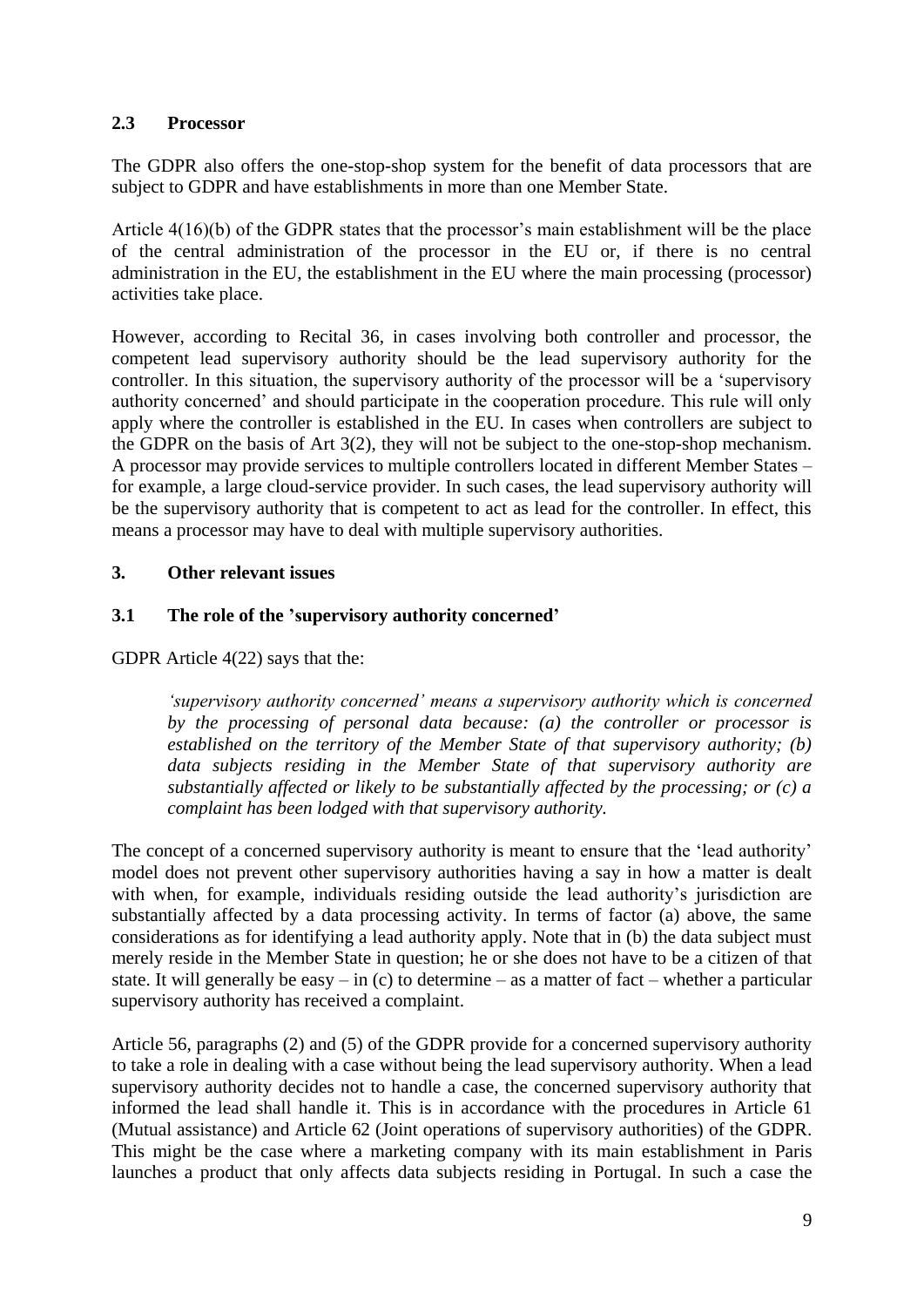French and Portuguese supervisory authorities might agree that it is appropriate for the Portuguese supervisory authority to take the lead in dealing with the matter. Supervisory authorities may request that data controllers provide input in terms of clarifying their corporate arrangements. Given that the processing activity has a purely local effect  $-$  i.e. on individuals in Portugal – the French and Portuguese supervisory authorities have the discretion to decide which supervisory authority should deal with the matter – in accordance with Recital 127.

The GDPR requires lead and concerned supervisory authorities to co-operate, with due respect for each other's views, to ensure a matter is investigated and resolved to each authority's satisfaction – and with an effective remedy for data subjects. Supervisory authorities should endeavour to reach a mutually acceptable course of action. The formal consistency mechanism should only be invoked where co-operation does not reach a mutually acceptable outcome.

The mutual acceptance of decisions can apply to substantive conclusions, but also to the course of action decided upon, including enforcement activity (e.g. full investigation or an investigation with limited scope). It can also apply to a decision not to handle a case in accordance with GDPR, for example because of a formal policy of prioritisation, or because there are other concerned authorities as described above.

The development of consensus and good will between supervisory authorities is essential to the success of the GDPR's cooperation and consistency process.

# <span id="page-9-0"></span>**3.2 Local processing.**

Local data processing activity does not fall within the GDPR's cooperation and consistency provisions. Supervisory authorities will respect each other's competence to deal with local data processing activity on a local basis. Processing carried out by public authorities will always be dealt with on a 'local' basis too.

# <span id="page-9-1"></span>**3.3 Companies not established within the EU.**

The GDPR's cooperation and consistency mechanism only applies to controllers with an establishment, or establishments, within the European Union. If the company does not have an establishment in the EU, the mere presence of a representative in a Member State does not trigger the one-stop-shop system. This means that controllers without any establishment in the EU must deal with local supervisory authorities in every Member State they are active in, through their local representative.

Done in Brussels, on 13 December 2016

*For the Working Party, The Chairwoman Isabelle FALQUE-PIERROTIN*

As last revised and adopted on 05 April 2017

*For the Working Party The Chairwoman Isabelle FALQUE-PIERROTIN*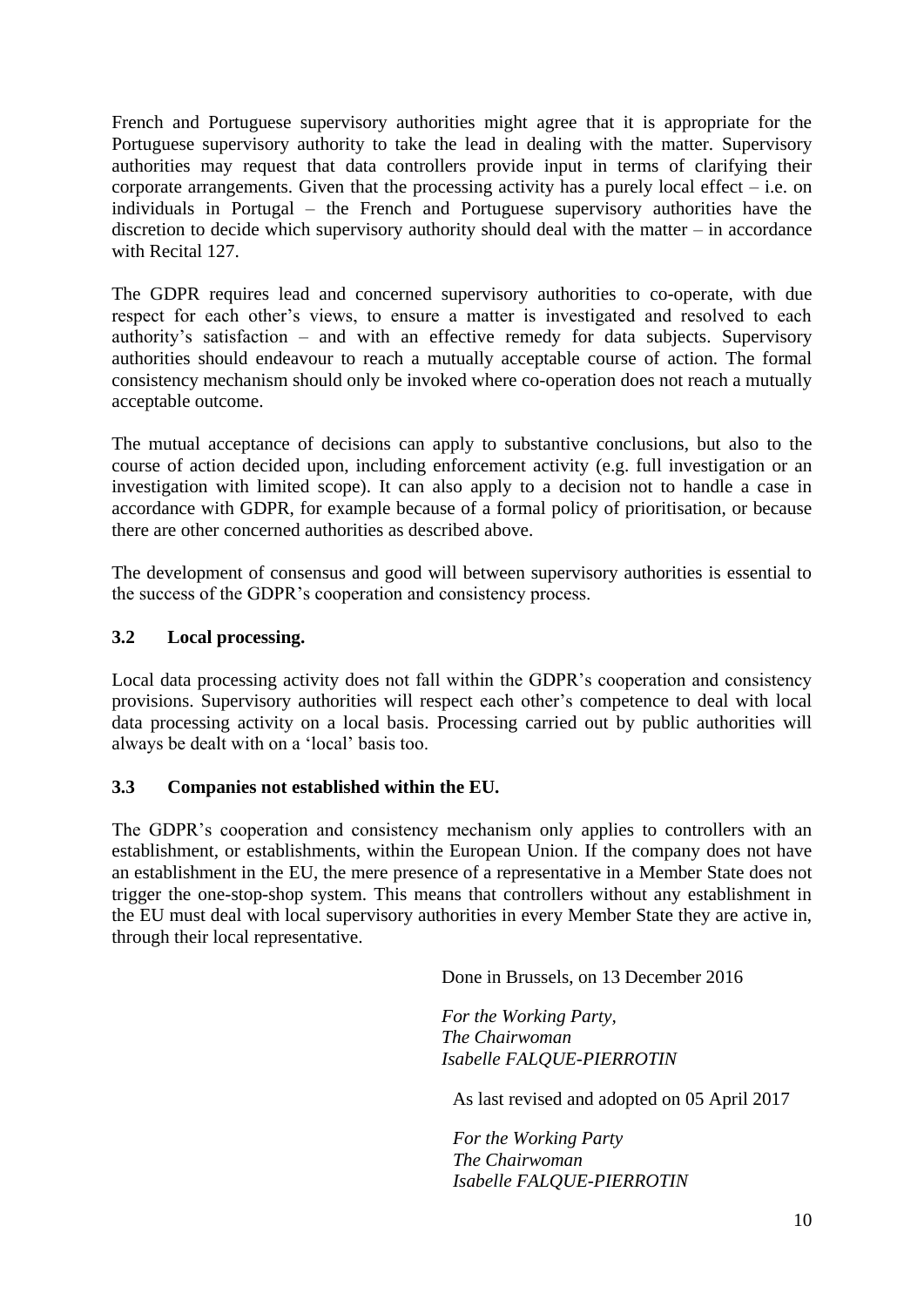# <span id="page-10-0"></span>**ANNEX - Questions to guide the identification of the lead supervisory authority**

- **1. Is the controller or processor carrying out the cross-border processing of personal data?**
	- **a.** Yes, if:
		- the controller or processor is established in more than one Member State and
		- the processing of personal data takes place in the context of the activities of establishments in more than one Member State.
	- $\triangleright$  In this case, go to section 2.
	- **b.** Yes, if:
	- the processing of personal data takes place in the context of the activities of a data controller or processor's single establishment in the Union, but:
	- substantially affects or is likely to substantially affect individuals in more than one Member State.
	- $\triangleright$  In this case, the lead authority is the authority for the controller or processor's single establishment in a single Member State. This must – by logic - be the controller or processor's main establishment because it is its only establishment.

# **2. How to identify the 'lead supervisory authority'**

- **a.** In a case involving only a controller:
	- **i.** Identify the controller's place of central administration in the EU;
	- **ii.** The supervisory authority of the country where the place of central administration is located is the controller's lead authority.

#### However:

- **iii.** If decisions on the purposes and means of the processing are taken in another establishment in the EU, and that establishment has the power to implement those decisions, then the lead authority is the one located in the country where this establishment is.
- **b.** In a case involving a controller and a processor:
	- **i.** Check if the controller is established in the EU and subject to the one-stopshop system. If so,
	- **ii.** Identify the lead supervisory authority of the controller. This authority will also be the lead supervisory authority for the processor.